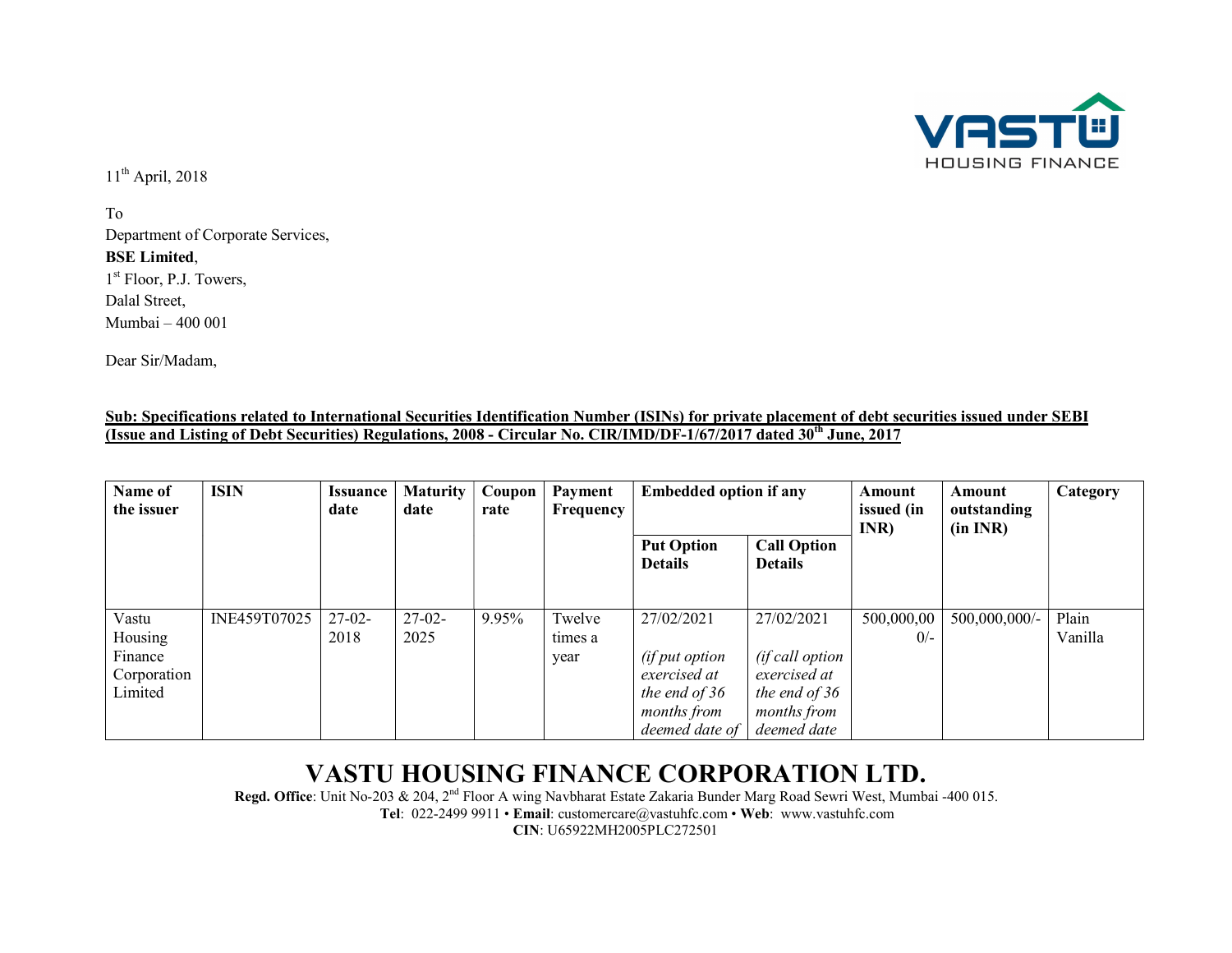

|                                                       |              |                  |                              |       |                           |                                                                                                                                  |                                                                                                                           |                | <u>HUUJINU FIIYAIYUL</u> |                  |
|-------------------------------------------------------|--------------|------------------|------------------------------|-------|---------------------------|----------------------------------------------------------------------------------------------------------------------------------|---------------------------------------------------------------------------------------------------------------------------|----------------|--------------------------|------------------|
|                                                       |              |                  |                              |       |                           | allotment)                                                                                                                       | of allotment)                                                                                                             |                |                          |                  |
|                                                       |              |                  |                              |       |                           | and                                                                                                                              | and                                                                                                                       |                |                          |                  |
|                                                       |              |                  |                              |       |                           | 27/02/2023                                                                                                                       | 27/02/2023                                                                                                                |                |                          |                  |
|                                                       |              |                  |                              |       |                           | (if put option<br>exercised at<br>the end of $60$<br>months from<br>deemed date of<br>allotment)                                 | (if call option<br>exercised at<br>the end of $60$<br>months from<br>deemed date<br>of allotment)                         |                |                          |                  |
| Vastu<br>Housing<br>Finance<br>Corporation<br>Limited | INE459T07033 | $28-03-$<br>2018 | $\overline{27-02}$ -<br>2025 | 9.95% | Twelve<br>times a<br>year | 27/02/2021<br>(if put option<br>exercised at<br>the end of 36<br>months from<br>deemed date of<br>Series A<br><i>allotment</i> ) | 27/02/2021<br>(if call option<br>exercised at<br>the end of 36<br>months from<br>deemed date<br>of Series A<br>allotment) | $\overline{0}$ | $\theta$                 | Plain<br>Vanilla |
|                                                       |              |                  |                              |       |                           | and                                                                                                                              | and                                                                                                                       |                |                          |                  |
|                                                       |              |                  |                              |       |                           | 27/02/2023                                                                                                                       | 27/02/2023                                                                                                                |                |                          |                  |
|                                                       |              |                  |                              |       |                           | (if put option<br>exercised at                                                                                                   | (if call option<br>exercised at<br>the end of $60$                                                                        |                |                          |                  |

## VASTU HOUSING FINANCE CORPORATION LTD.

Regd. Office: Unit No-203 & 204, 2<sup>nd</sup> Floor A wing Navbharat Estate Zakaria Bunder Marg Road Sewri West, Mumbai -400 015. Tel: 022-2499 9911 • Email: customercare@vastuhfc.com • Web: www.vastuhfc.com CIN: U65922MH2005PLC272501